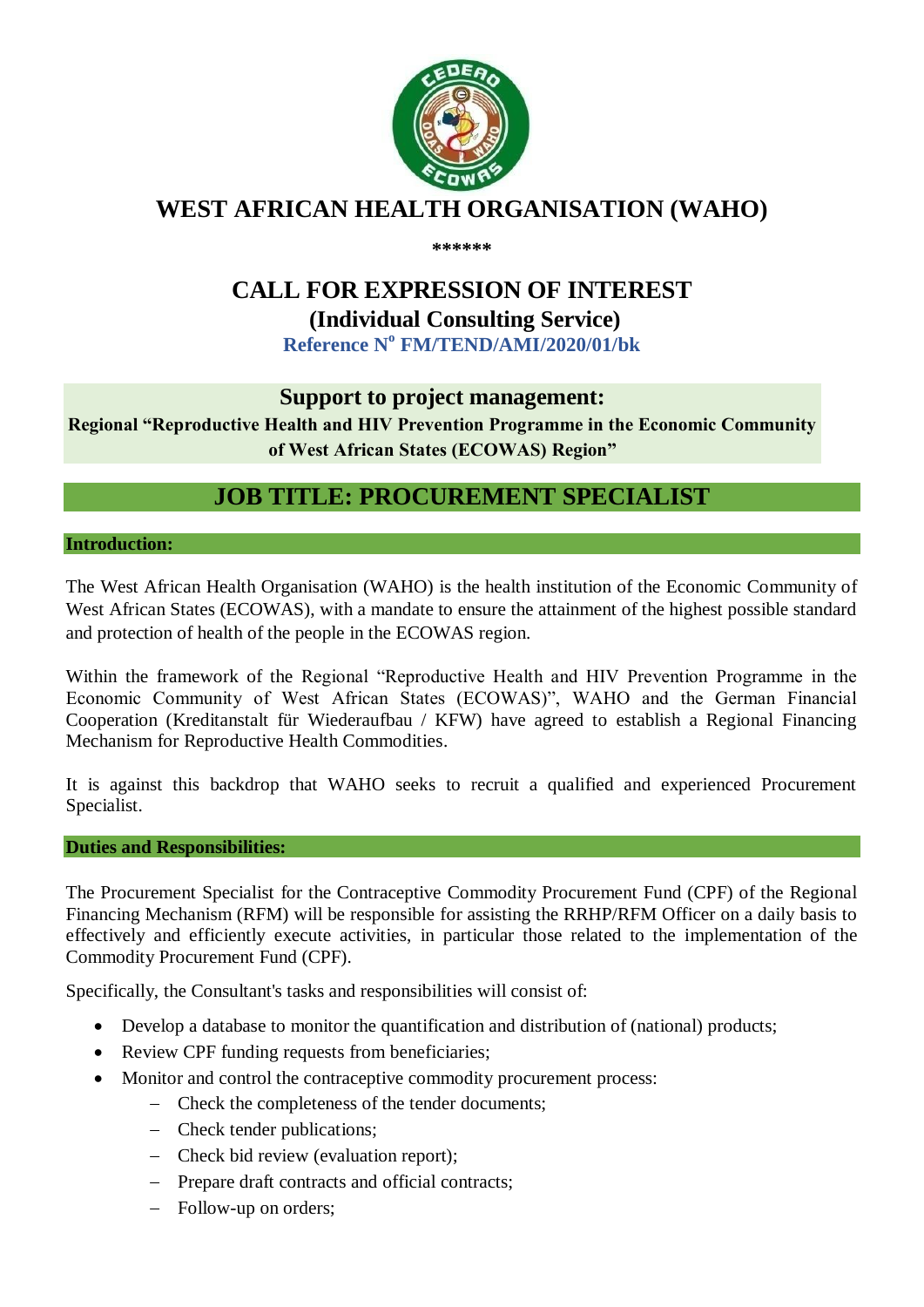- Follow-up on deliveries;
- Fill in the RFM contract monitoring plan:
- Organize and ensure efficient physical and electronic archiving of procurement documents;
- Monitor with the beneficiaries, the stocks of products procured by the programme; if necessary, make recommendations for commodity transfer;
- Contribute to the EWS (Early Warning System) and management of the national stock monitoring tool (PPMR) from a Total Market perspective;
- Accompany the Expert Technical Assistant during visits to the countries covered by the Programme, and if necessary conduct country-visits independently and/or with other programme stakeholders (external consultant, donors, etc.). ;
- Perform any other tasks within and in support of the management unit upon the request of the RFM Programme Officer;
- Conduct procurement activities in liaison with the Procurement Unit of WAHO.

## **Qualification, Experience and Core Competencies:**

- Have a Bachelor's Degree (or equivalent) in Management, Economics, Law, Engineering, Procurement, health, pharmacy or other related disciplines;
- Have a specialization / competence in health inputs procurement and inventory management;
- Have at least five (5) years of professional experience in managing procurement process operations in a public or private institution;
- Demonstrated skills in the review of technical dossiers and in the preparation of tender documents in the pharmaceutical sector will be an advantage;
- Knowledge of central stores in the ECOWAS region and their organisation and management method will be an advantage;
- Experience with international donors' procurement regulations, procedures and standard documents;
- Have professional experience in supporting and monitoring the supply chain management system;

## **Duration, Duty Station and Nature of Appointment:**

This is a WAHO consultant and donor-funded position. The appointment will be for one (1) year subject to initial three (3) months' probation. The contract may be renewed subject to the performance and the availability of project funds. The incumbent shall enjoy an attractive consolidated remuneration. The Procurement Specialist will be based at WAHO Headquarters in Bobo-Dioulasso, BURKINA FASO, but will travel in the ECOWAS region as required.

Consultants interested in this notice are invited to express their interest. They should provide information showing that they have the required qualifications and relevant experience to perform the services **(Cover letter indicating the position applied for, detailed Curriculum Vitae - including description of past similar assignments, and experience - and copies of supporting documents)**.

The consultant will be selected in accordance with the procedures for the selection of individual consultants set out in the ECOWAS Procurement Code.

#### **Information, deadline and venue for submission of applications:**

Further information may be obtained during work hours: **From Monday to Friday, 08:00 to 16:00 GMT**  from the WAHO Resource Person at the address below:

#### **Mrs. Lalaissa AMOUKOU**